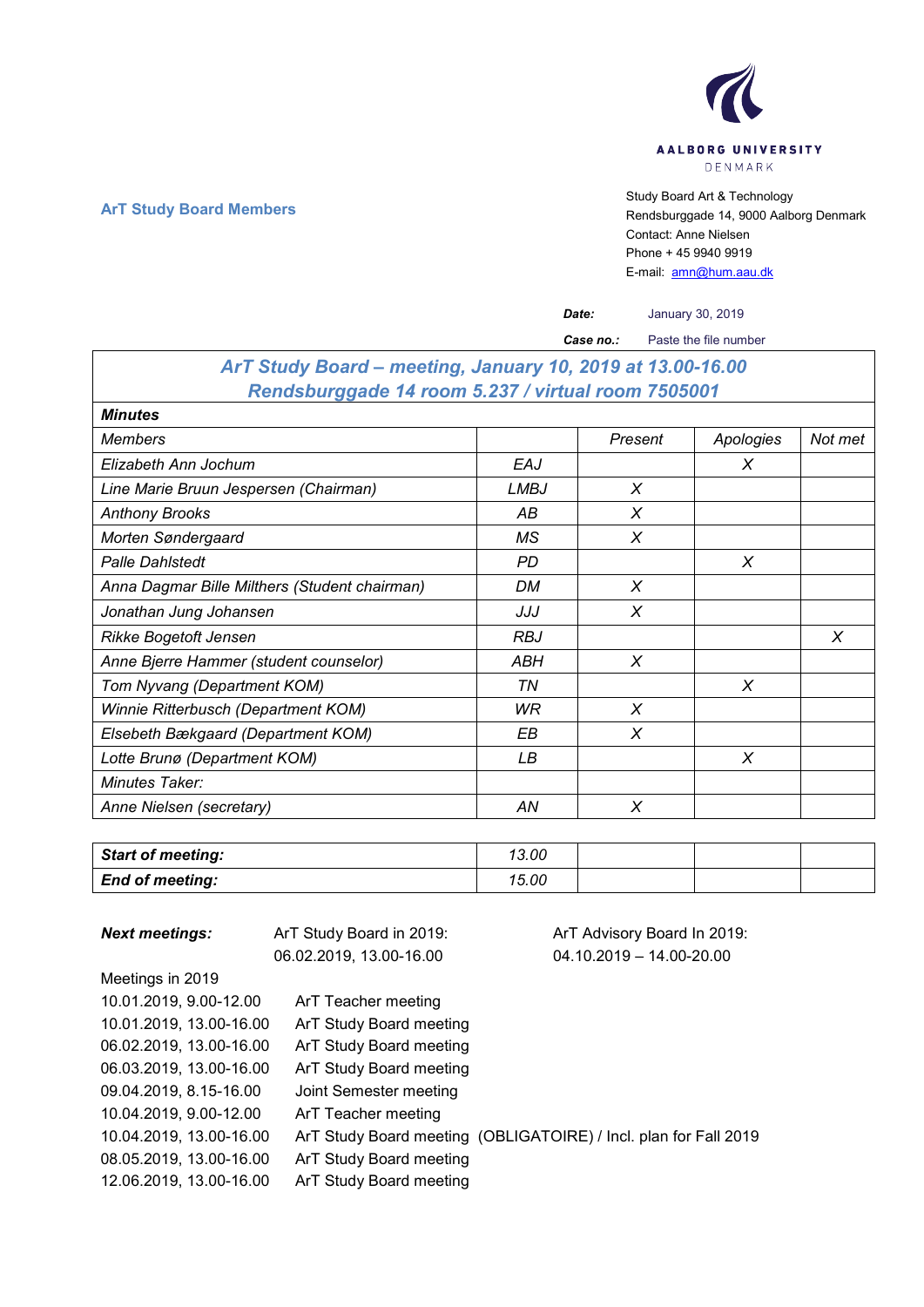| Items: |                                                                                                                                                                                                                                                                                                                                                                                                                                                                                                 |
|--------|-------------------------------------------------------------------------------------------------------------------------------------------------------------------------------------------------------------------------------------------------------------------------------------------------------------------------------------------------------------------------------------------------------------------------------------------------------------------------------------------------|
| 1.     | Approval of Agenda 10.01.2019                                                                                                                                                                                                                                                                                                                                                                                                                                                                   |
|        | Approved                                                                                                                                                                                                                                                                                                                                                                                                                                                                                        |
| 2.     | Approval of Minutes 21.11.2018 and 19.12.2018                                                                                                                                                                                                                                                                                                                                                                                                                                                   |
|        | 21.11.2018 - Comment from DM according item 4, which she wanted to add to the minutes.<br>The survey x-act form must be able to choose 55+, when you specify how many hours a week you<br>have spent on the study per week. As it is now, you can only choose 45+, which will not provide an<br>indication that a semester is extra-ordinary time consuming.<br>EB will update the survey before sending this fall.<br>With this comment, the minutes was approved.<br>19.12.2018 was approved. |
| 3.     | News:                                                                                                                                                                                                                                                                                                                                                                                                                                                                                           |
| 3.a.   | <b>Chair of Study Board (LMBJ)</b>                                                                                                                                                                                                                                                                                                                                                                                                                                                              |
|        | Deadline January 14, 2019 for last revision of Study regulation 01.09.2019. - Some exam has<br>$\overline{\phantom{a}}$<br>to be changed before final approval.<br>AN will stop working end of February. At the moment there are no replacement. Information<br>$\overline{\phantom{a}}$<br>will be send out later.                                                                                                                                                                             |
| 3.b.   | <b>Students (DM)</b>                                                                                                                                                                                                                                                                                                                                                                                                                                                                            |
|        | Students at ArT3 wants to note, that result for ATCD is missing.<br>$\overline{\phantom{a}}$<br>ArT4 study trip is going to transmediale - Jan. 31 to Feb. 3, HKW in Berlin. MS will be coordina-<br>$\overline{\phantom{0}}$<br>tor the trip.                                                                                                                                                                                                                                                  |
| 3.c.   | <b>Students Supervisors (ABH/RBJ)</b>                                                                                                                                                                                                                                                                                                                                                                                                                                                           |
|        | No news.<br>$\overline{\phantom{a}}$                                                                                                                                                                                                                                                                                                                                                                                                                                                            |
| 3.d.   | <b>Head of Study (TN/WBR)</b>                                                                                                                                                                                                                                                                                                                                                                                                                                                                   |
|        | No news.                                                                                                                                                                                                                                                                                                                                                                                                                                                                                        |
| 4.     | Semester guides (approval) (LMBJ)<br>ArT <sub>2</sub><br>ArT4<br>ArT6                                                                                                                                                                                                                                                                                                                                                                                                                           |
|        | All semester guide were discussed and comments will be send to the semester coordinators to be<br>corrected.<br>ArT2 - Approved with small corrections.<br>ArT4 - Approved with small corrections.<br>$\overline{a}$<br>ArT6 - Approved with small corrections.<br>-                                                                                                                                                                                                                            |
| 5.     | <b>Study Regulation revision 2019</b>                                                                                                                                                                                                                                                                                                                                                                                                                                                           |
|        | <b>Exams and active participation</b><br>$\bullet$<br><b>PBL progression</b>                                                                                                                                                                                                                                                                                                                                                                                                                    |
|        | Studielegalitet has announced that the examination form active participation has to be changed                                                                                                                                                                                                                                                                                                                                                                                                  |